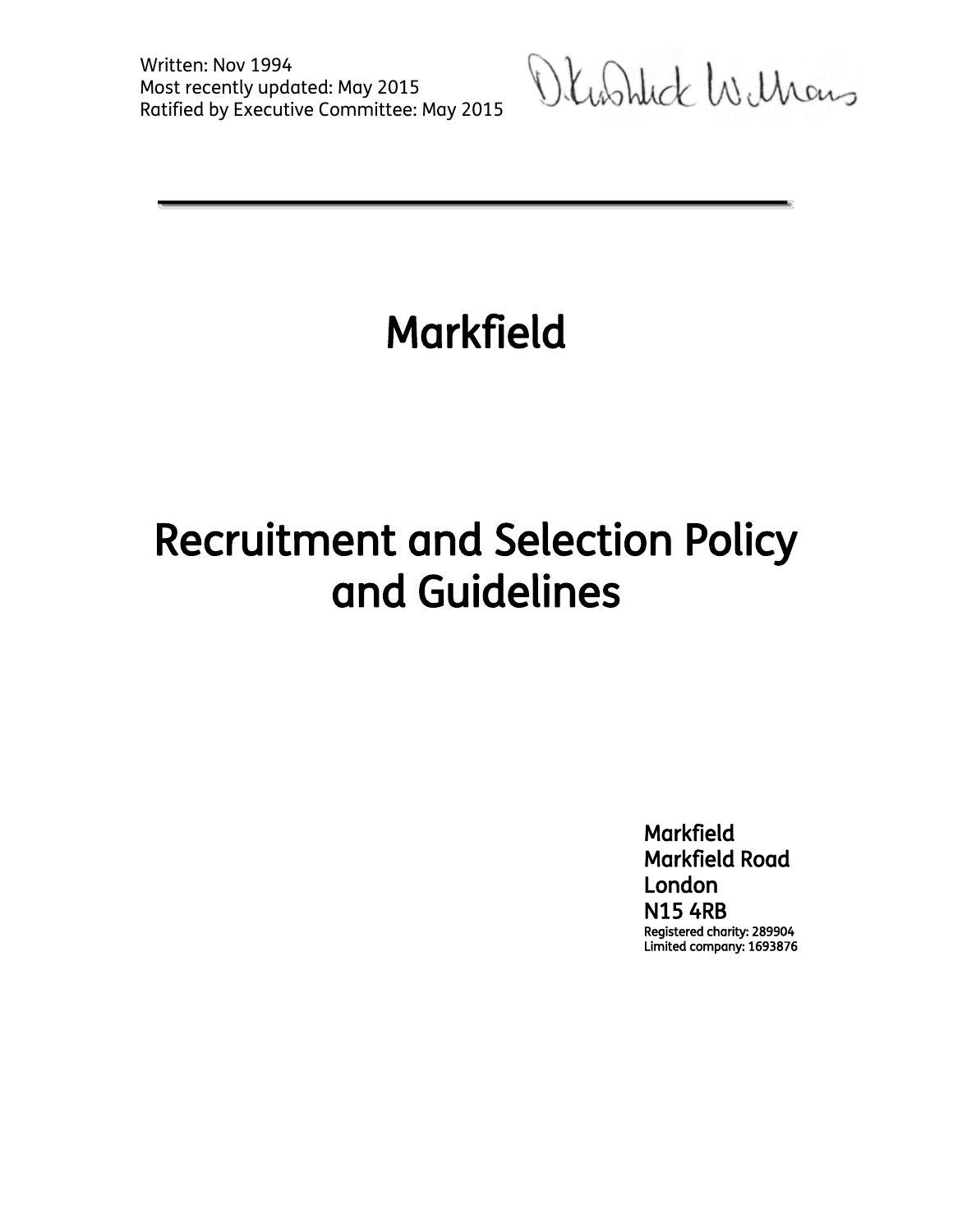## Equal Opportunities in Recruitment and Selection Policy statement

Markfield is committed to promoting equality of opportunity for all sections of the community in its recruitment policy. The key principles that should be thought about by members of the Executive Committee, staff and volunteers in promoting equal opportunities in recruitment are that:

- Markfield aims to be an Equal Opportunities Employer. We will assess in a fair and objective way how suitable an applicant is for a role. We aim to ensure that no job applicant or employee receives less favourable treatment on grounds of race, colour, nationality, religion or belief, ethnic or national origins, disability, gender, marital status, sexuality, or whether they have an unrelated criminal conviction.
- Markfield values diversity and aspires as an employer to have a team of staff that fully reflects the richly diverse nature of our local community.
- Markfield will take all reasonable steps to meet any necessary special requirements to enable candidates with disabilities to apply for and carry out jobs, including jobshare and flexible working hours.

#### Legislative framework

Markfield recruitment policy and practice complies with all current employment and equalities legislation. For further details see [www.acas.gov.uk](http://www.acas.gov.uk/) and [www.equalityhumanrights.com](http://www.equalityhumanrights.com/)

This policy will be reviewed every two years.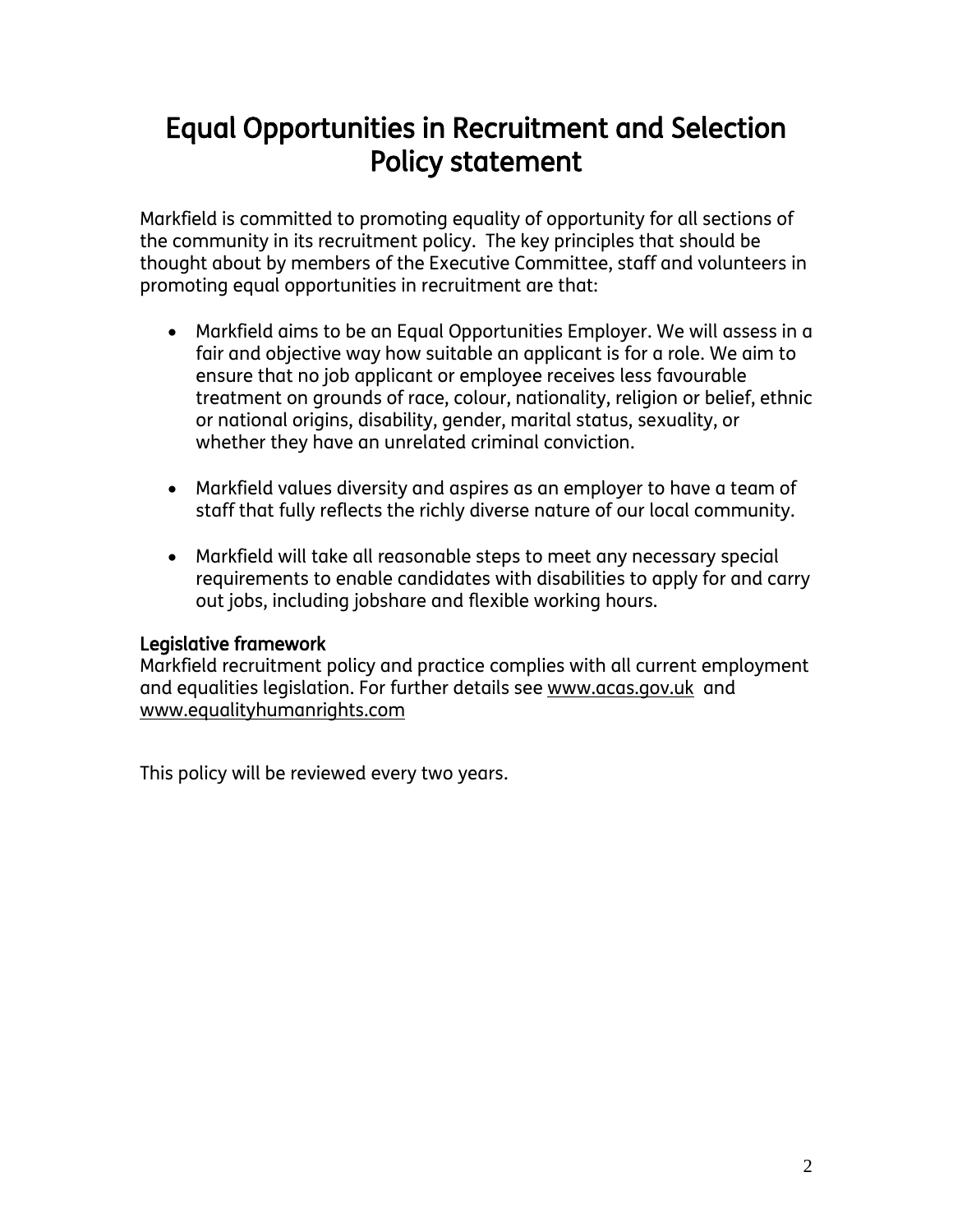## Recruitment & selection guidance

The guidelines below set out the procedures to be followed by members of the Executive Committee, staff and volunteers. The guidelines should be used in a flexible way that keeps to the spirit of equality of opportunity. See also: [Administrative procedures for recruitment of staff and volunteers.doc](Administrative%20procedures%20for%20recruitment%20of%20staff%20and%20volunteers.doc)

## Contents

|                  | 1. Job description                            | 4  |
|------------------|-----------------------------------------------|----|
|                  | 2. Person specification                       | 4  |
|                  | 3. Restricted recruitment                     | 5  |
|                  | 4. Application form                           | 6  |
|                  | 5. Equal opportunities monitoring form        | 6  |
|                  | 6. Advertising posts                          | 7  |
|                  | 7. Selecting the interview panel              | 7  |
| 8. Short listing |                                               | 8  |
| 9. References    |                                               | 8  |
| 10. Interviews   |                                               | 9  |
|                  | 11. Special requirements                      | 11 |
| 12. Job offers   |                                               | 12 |
|                  | 13. Disclosure and Barring Service checks     | 13 |
|                  | 14. Declaration of right to work in the UK    | 13 |
|                  | 15. Re-advertising posts                      | 14 |
|                  | 16. Personnel files                           | 14 |
|                  | 17. Recruitment records                       | 14 |
|                  | 18. Recruitment of casual workers             | 15 |
|                  | 19. Use of agency sessional staff             | 15 |
|                  | 20. Training of staff involved in recruitment | 16 |
|                  |                                               |    |

Appendix: Guidance on assessing candidates with previous convictions 17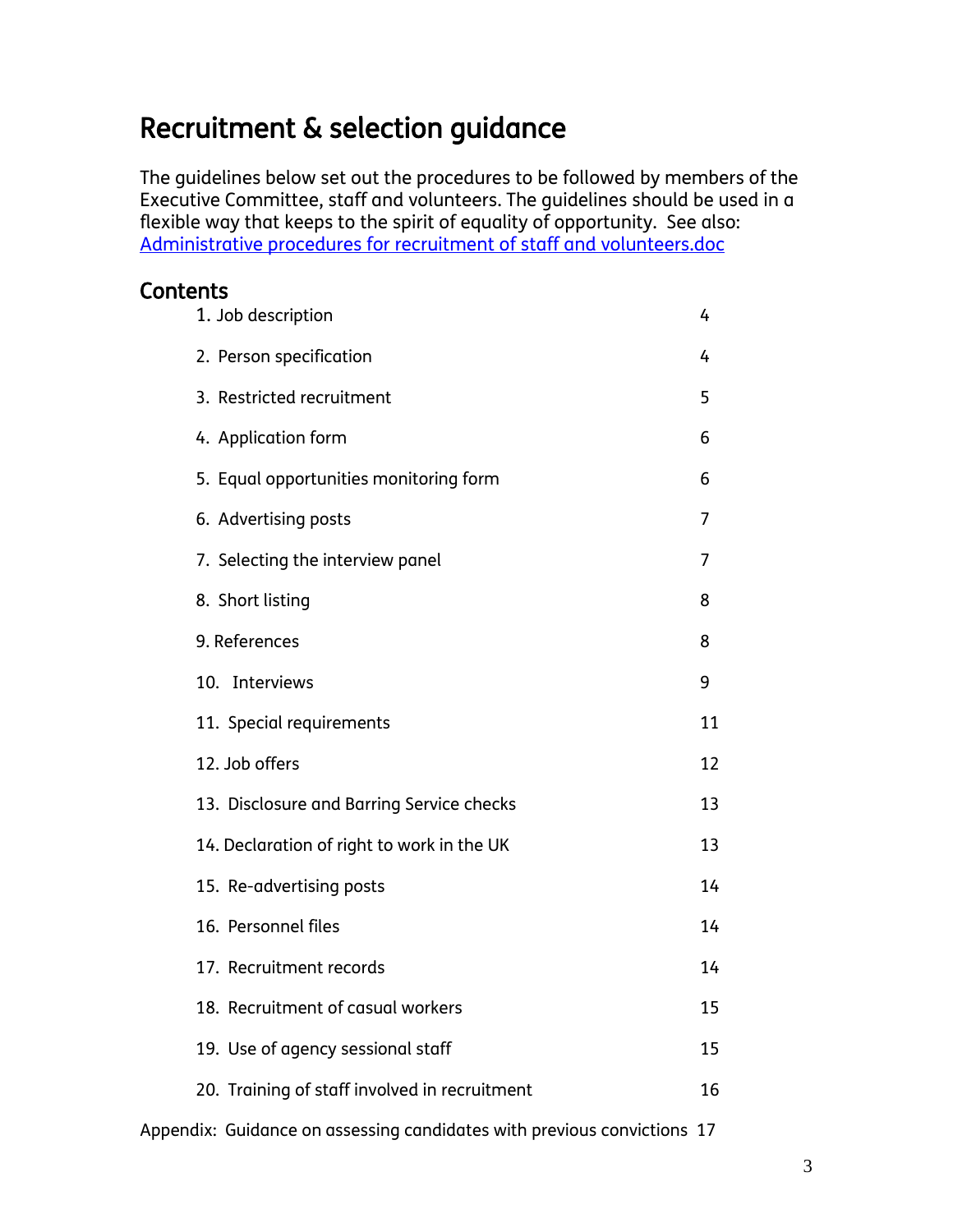## Introduction

Markfield recognises that disabled people as a group are more likely to be abused or harmed. We believe everyone has the right to be safe from abuse and harm and everyone has responsibility for the safeguarding of children and vulnerable adults. The importance of safeguarding will be borne in mind throughout the recruitment process.

## 1. Job description

Job descriptions are to be written by the post manager. All job descriptions must be approved by the Director. Job descriptions should be reviewed annually during staff appraisals. Any changes must be agreed between the manager, employee and the Director.

Job descriptions must contain the following information:

- Job title
- The Local Government National Joint Council (NJC) spine point and the current salary range (based on the Outer London pay spine)
- A brief description of the main purpose of the job
- A list of the main duties carried out by the post holder
- Divide the job description into two sections. The first part should deal with the tasks specific to the post. Do not include tasks unless they are a necessary part of the job.
- The second part should include the responsibilities as a team member.
- The section on responsibilities as a team member should contain the following elements:
	- Commitment to equal opportunities
	- Responsibility to work within Markfield policies and procedures
	- Attendance at team meetings
	- Attendance at training sessions
	- Attendance at supervisions and appraisals. The post holder is responsible for the safeguarding of service users.

## 2. Person specification

The person specification is an important part of the process of ensuring equality of opportunity in recruitment and selection. It sets out the skills, attitude, qualifications, knowledge and experience needed to carry out the job. The job advertisement and short listing process are based on the criteria in the person specification. The selection of the successful candidate(s) will be based on how well they meet the criteria in the person specification.

Job applicants should be given a copy of the job description and person specification.

The criteria listed in the person specification should be clear and objective and be closely related to the job description.

It is important that the person specification is not based on the characteristics of the person who has previously held the job.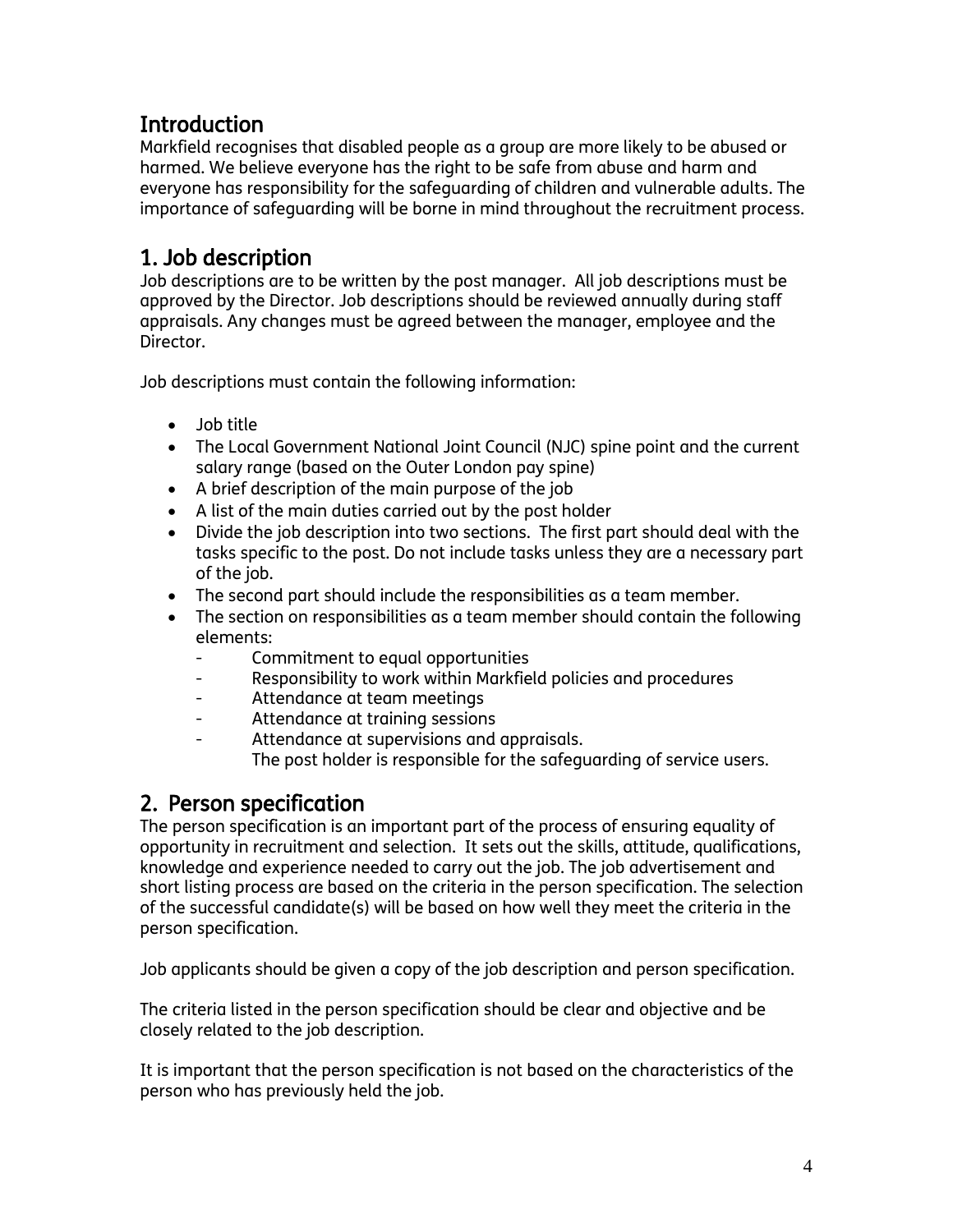The person specification should be as specific as possible. The minimum amount of experience and skills needed should be stated, giving the minimum amount required, e.g. six months' experience.

The person specification should be in two sections, firstly the *essential* criteria and secondly the *desirable* criteria. The essential skills must be clearly set out and differentiated from the desirable skills, to avoid inadvertent discrimination. The essential criteria should *only* include those skills and/or experience without which the job cannot be done.

Essential criteria should be measurable, either from the application form, (e.g. good written communication skills), or at the interview, or through a task given on the day of the interview.

The person specification must include a reference to understanding of and commitment to equal opportunities.

Experience of disability (either personal or working with people with disabilities), or experience of working with other disadvantaged groups, should be an essential criterion for all roles that involve working directly with service users. For roles that do not involve direct service provision, the criterion should be knowledge of and positive attitude towards disabled people.

Where a job description is changed, the person specification should be reviewed accordingly.

The criteria included in the person specification must not indirectly discriminate against any particular section of the community. For example, people with disabilities and people from ethnic minorities may be less likely to be able to demonstrate many years direct work experience due to discrimination in the labour market and less access to jobs. People may have gained skills through informal experiences as well as through formal employment. Also be aware of skills that are transferable.

### 3. Restricted recruitment

In some very limited situations recruitment to posts may be restricted – ie. applications are only solicited from a particular group (eg. men, women). Posts may be restricted if a particular group is under-represented on the staff of the project, and where the post meets relevant legislative requirements for restricting recruitment\*, ie. that it is a 'genuine occupational requirement' for that post (for example the need for the worker to be female in order to be able to provide personal care to a group of female service users). The decision to restrict recruitment must be ratified by the Executive Committee. Advertisements for these posts must clearly state the relevant legislation. If recruitment to a post is restricted this must be clearly shown on the advertisement and person specification.

\* Guidance on the law on this can be found at [www.equalityhumanrights.com](http://www.equalityhumanrights.com/)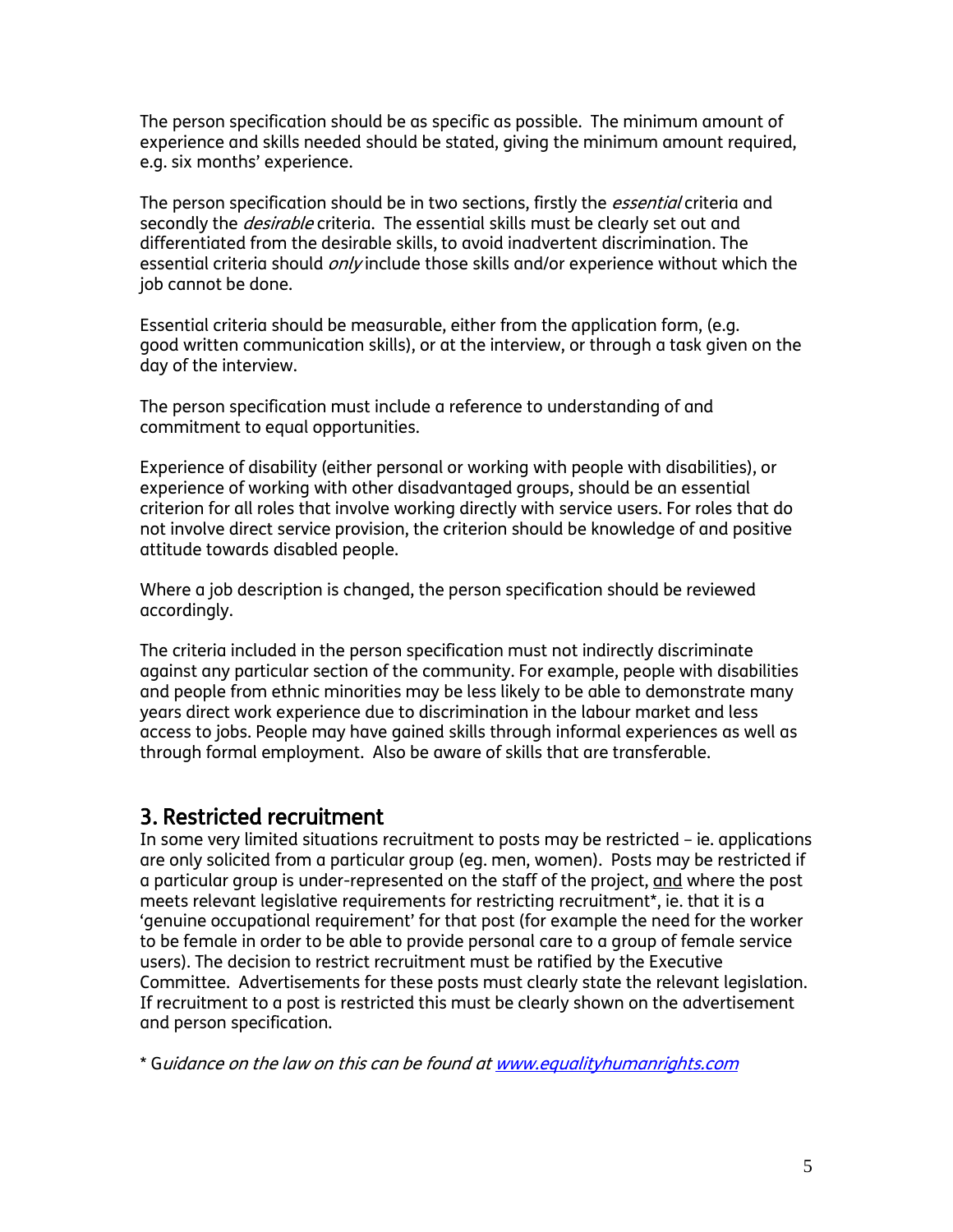## 4. The application form

Decisions to advertise posts must be approved by the Executive Committee, either at a meeting or through Chair's action.

Markfield has a standard job application form which should normally be used. Any circumstances where the standard job application is not used must be agreed by the Director. The guidance notes to applicants accompanying the application form (hard copy and online) should outline the selection process, and include a description of the aims and key activities of the organisation, as well as a statement on our commitment to safeguarding.

Completed application forms are received by the Administrator. Application forms should be treated as confidential documents and should not be read by anyone who is not involved in the selection process.

Application forms of unsuccessful candidates should be kept on file in the Director's office for a minimum period of 6 months after the appointment. When they are no longer required they should be disposed of as confidential waste.

The application form of the successful candidate will be filed in the person's individual personnel file.

## 5. Equal opportunities monitoring form

The application form includes an equal opportunities monitoring form at the back, which must be treated as a confidential document. The equal opportunities monitoring form will be separated from the application forms by the Administrator at the time the application is received. The Equal Opportunities form will be dated and the main form and the equal opportunities form are then given the same corresponding reference number, split up and filed separately. Where applications are received by email the Administrator will save an electronic version of the form, without the equal opportunities monitoring sheet, on the system in admin/personnel recruitment/ (name of relevant post being recruited to).

The information in the equal opportunities form should not be used as part of the selection process, with the exception that all applicants who state they are disabled will be interviewed if they meet all the essential criteria for the post. Other than this the information in the Equal Opportunities forms should be used solely for monitoring purposes

At the end of the recruitment process the Administrator will collate the equal opportunity forms with the application forms of shortlisted candidates. The chair of the interview panel is responsible for completing the recruitment analysis proforma which summarises the equalities stats on the applicants (age, ethnicity, etc). The recruitment analysis pro forma is saved in admin/personnel recruitment/recruitment analysis.

The Operations Manager will collate the recruitment analysis forms annually and report to the senior management team on the breakdown of data on applicants and those offered jobs (ie. race, gender, age and declared disability). The Operations Manager should make recommendations they consider necessary to address any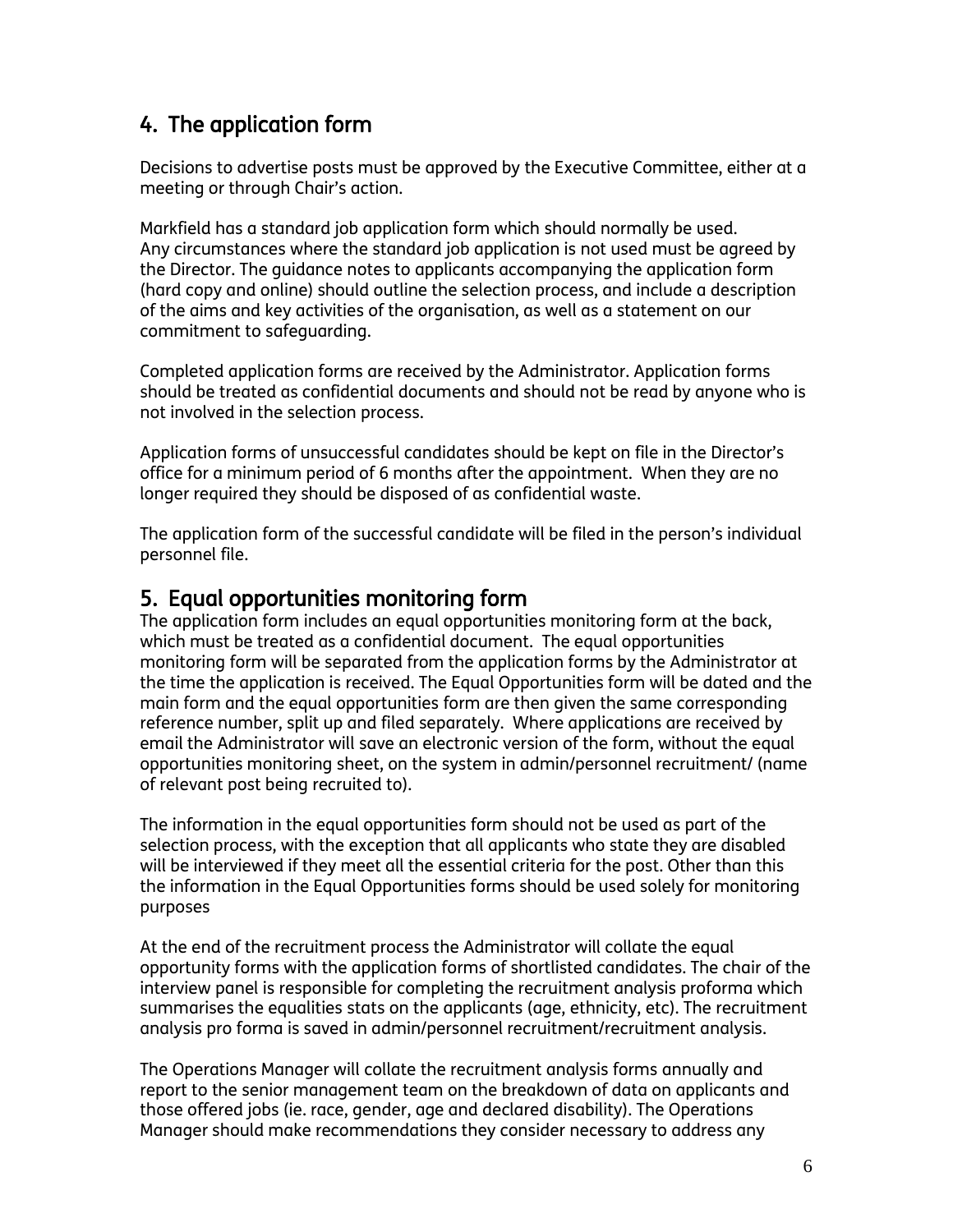imbalance in applications and job offers from any particular section of the community – for example, by considering changing where and how posts are advertised; further training for staff on equal opportunities in recruitment; a review of the interview processes.

## 6. Advertising posts

The Markfield logo should be used where possible in recruitment advertisements. The job title and details should be prominently displayed. The job title should be clear and concise.

The advertisement should include a short text describing The Markfield Project to set the vacancy in the context of the overall organisation.

When a post is advertised the following information should be made available to potential applicants on the Markfield website:

- The job advertisement giving information about the post/project, including closing date and interview date (if the date has been set)
- Application form (including the equal opportunities monitoring form)
- Job description
- Person specification
- Annual report
- Equal opportunities statement
- The advertisement should state that we will aim to meet any special requirements that candidates have due to a disability.

Where a potential applicant does not have access to the internet, the above information should be sent in the post on request.

Where possible (depending on timescale and budget considerations), posts should be advertised in a variety of media including national, local, disability, and black and ethnic minority press, Haringey Council job bulletin and local job centre.

On some occasions, with the agreement of the Personnel Sub-Committee, posts may be advertised internally first prior to advertising externally. Where this is done the vacancy will be notified to all current staff including those on leave or absent, via email and on the staff noticeboard.

## 7. Selecting the interview panel

Careful consideration should be given to the selection of the interview panel. The make-up of the panel should as far as possible aim to reflect the diversity of the project. Where possible, a person with a disability should be on the panel; wherever possible a parent/carer and/or a service user should be included.

The panel should be no smaller than two for any post, and for senior posts 3 to 4 people should be involved, including an EC member where possible. In the case on interviewing for the Director post there should be 3 EC members on the panel. The chair of the interview panel should usually be the post manager. Casual posts should have a two person panel and permanent posts a minimum of three.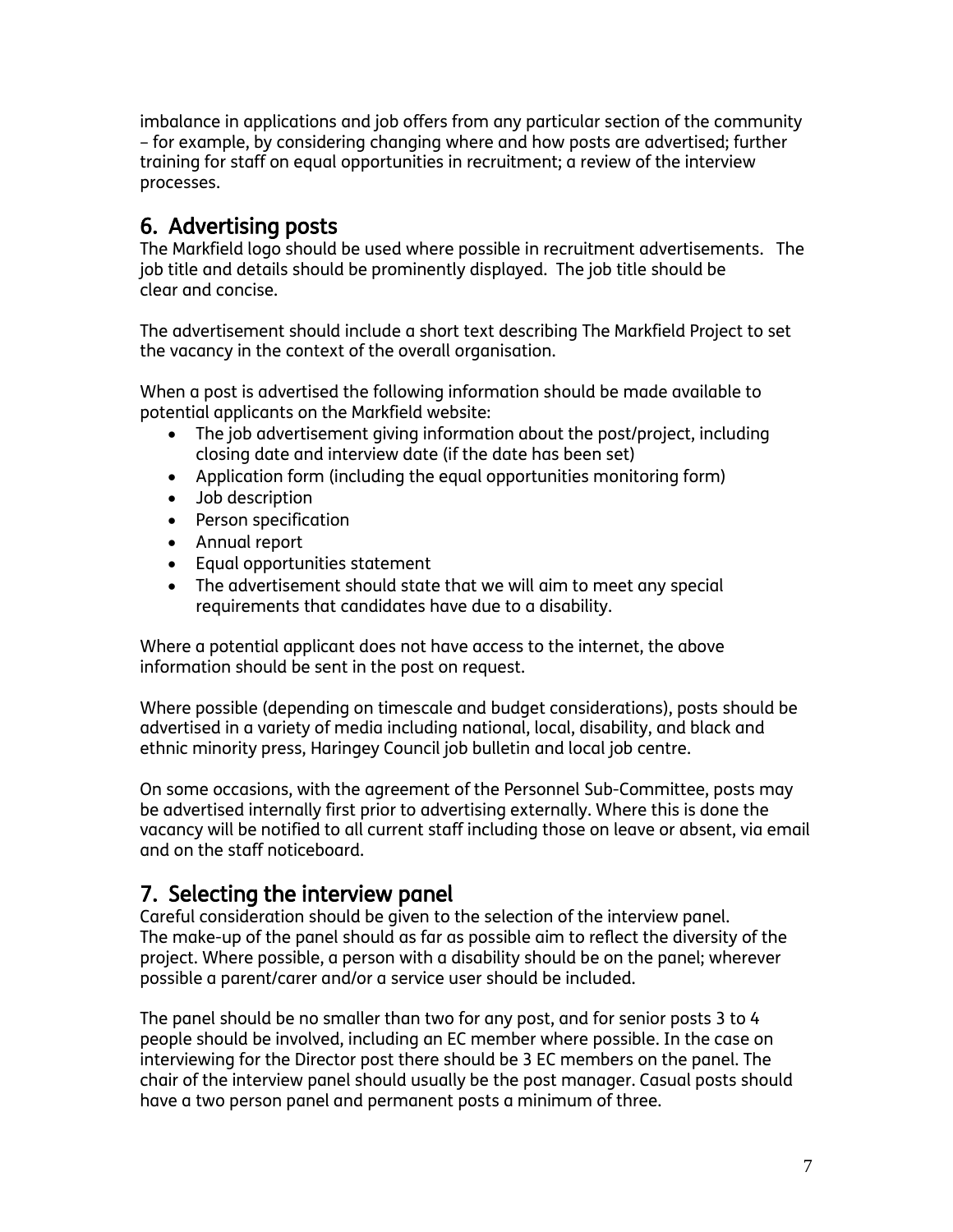## 8. Shortlisting

Note: all members of the shortlisting/interview panel must read this guidance prior to carrying out shortlisting and interviews.

The shortlisting panel should be the same as the interview panel, where possible.

The shortlisting should be based on assessing which applicants best meet the essential and desirable criteria in the person specification. Some criteria will be assessed through the application form and some through the interview and task.

If few or none of the applicants meet all the essential criteria, then consideration should be given to interviewing those candidates who most closely meet the various elements in the person specification. However the panel should not be tempted to shortlist the 'best of a bad lot'.

All applicants with disabilities who meet all the essential criteria must be offered an interview.

At the shortlisting stage, declaration of interests, such as knowledge of candidate by any member of the interview panel, must be made known. Any member of staff who has a personal relationship with an applicant may not be involved in decisions on shortlisting the person, nor can they interview them.

The chair of the shortlisting and interview panel is responsible for sending out letters inviting candidates for interviews. In the letter candidates should be informed whether they will be expected to carry out any tests or presentations as part of the interview process, and ask whether particular arrangements need to be made. Candidates should be asked to confirm their attendance.

When the shortlist has been drawn up and interview invitations have been sent, the chair of the panel should give a list of shortlisted applicants and interview dates and times to the Administrator, so that the Administrator can compile papers for the interview panel (ie. copies of application forms and questions).

## 9. References

References from the current employer and other referee given on the application form will be requested after shortlisting and prior to interview where time allows (this is following the recommended procedure of the Local Safeguarding Board). If the applicant has requested that their current employer is not contacted until after a job offer is made, then only one reference will be requested at this stage before interview.

The letters to referees should remind them that the referee has a legal liability for the reference and it should contain no mistakes or omissions.

Reference requests should be made using the standard Markfield reference form and letter. (Shared/admin/personnel recruitment/recruitment proformas).

Telephone references alone are not sufficient under any circumstances.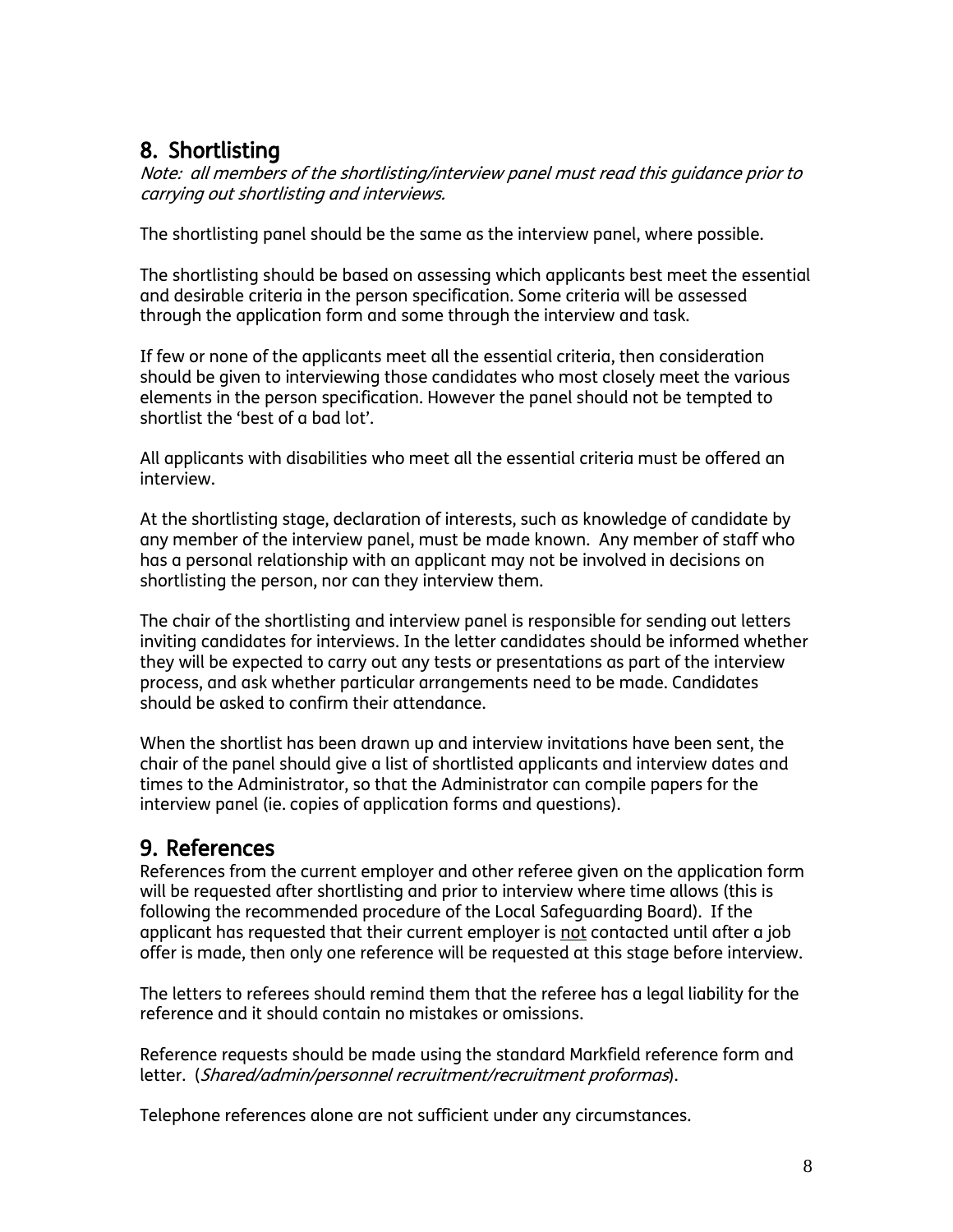When seeking references, a copy of the job description and person specification will be sent. Questions relevant to the post and specific aspects of the post should be asked. Questions asked should be based on the job description and person specification, and may also include specific questions not covered in the interview.

Where written references substantially differ from the assessment of the candidate by the interview panel, further clarification in writing must be sought from the referee before an offer of appointment is withdrawn.

All references must be followed up by telephone by the post manager. The referee should be asked the following:

- to confirm that the reference was supplied by them
- to clarify any points that are unclear
- to ask if they have any further information to add.

The following points should be borne in mind when assessing references:

 References are not necessarily reliable and can be very general. A reference seldom indicates the circumstances within the employing company. They seldom indicate whether there is discrimination, lack of support, poor management, or excessive workloads. (References can say more about the referee than the candidates.)

The ultimate decision to appoint must be the Project's and not an external agency (eg. a funder).

### 10. Interviews

The interview will be the basis for deciding the most appropriate person for the job.

The members of the interview panel should meet before the interview to discuss and agree on questions, format, and decide who will chair the panel.

The chair of the panel is responsible for ensuring that interview papers are compiled (questions and application forms) and copies given to all panel members.

#### Timetabling

Allocate the same amount of time for interviewing each candidate. However, some flexibility is advised where interpreters/facilitators are used to assist candidates (ie. these interviews may take longer).

Timetabling of interviews should allow for a 10 minute break between interviews for writing up notes and scoring of candidates' answers.

The interviews should be carried out at the work location as far as possible.

#### Interview questions

The panel should prepare a set of core questions to ask each candidate. This should include questions to check the candidates' comprehension of equal opportunities and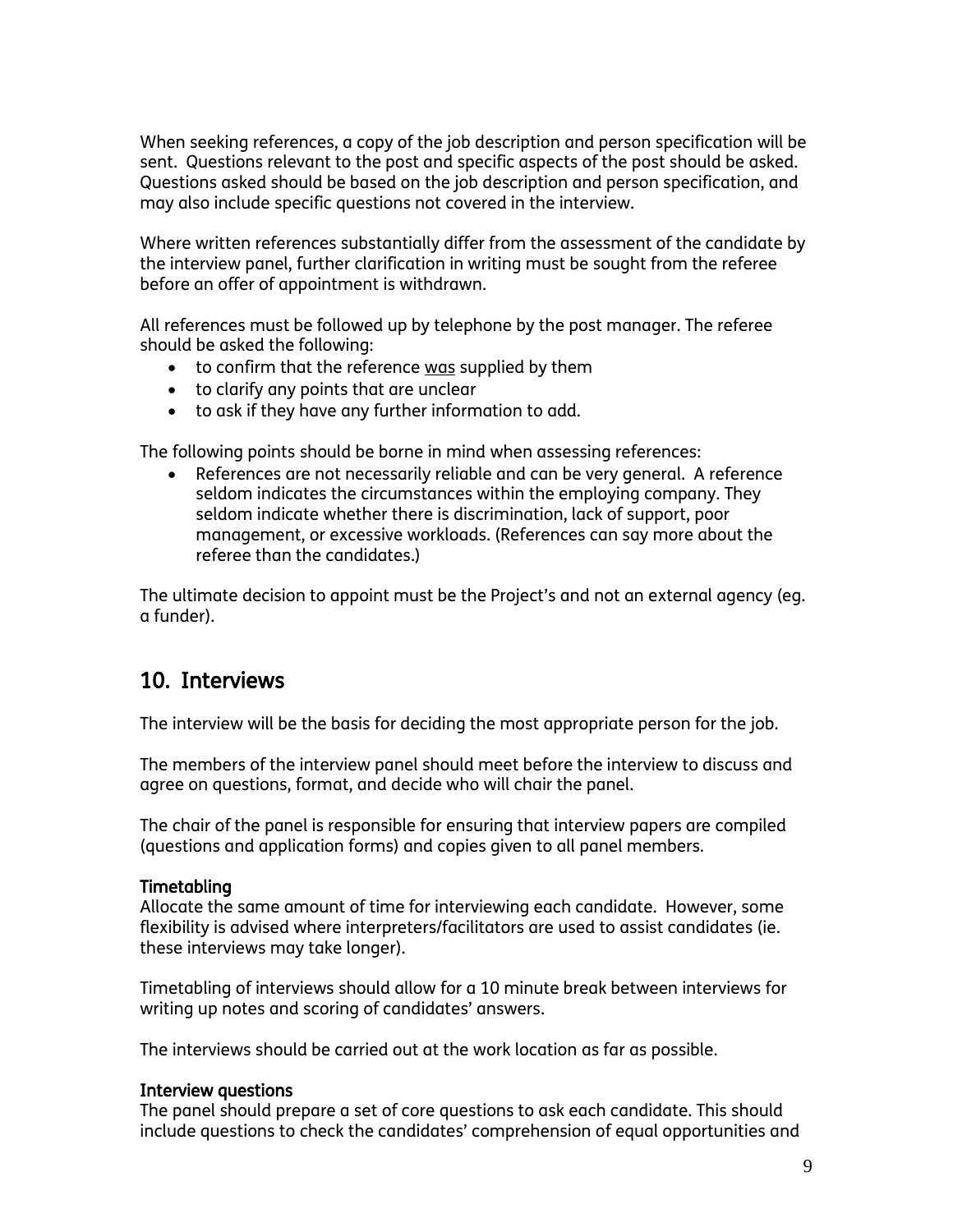safeguarding issues and the ability to implement the project's equal opportunities and safeguarding policies in their working practice.

Use a standard question form to include approximately 10 questions with a scoring system of 1-3, with 3 being excellent, for each interviewee and ensure all interviewees are asked the core questions.

Keep questions reasonably short.

The panel should allow some flexibility in supplementary questions to obtain further information, to clarify what the candidates mean and to enable candidates to fully demonstrate their knowledge and skills.

Use open-ended questions to discourage yes/no answers. Such questions will encourage responses, provide further information and elicit opinions. Avoid ambiguous questions. It is in the interest of both the Project and the candidate to ensure that all candidates are given the best possible chance to perform well. Avoid asking complicated questions with hidden meanings. Do not try to catch people out. Reiterate questions in a different way if candidates do not understand what is being asked of them.

#### Interview procedure

The interviews should all be carried by the same panel at the same location, and where possible on the same day.

The chair should make clear introductions of members of the panel and explain what will happen.

The purpose of note-taking should be explained to the candidate at the start of the interview, ie. it is to record points and as memory to fair decision making. Note taking should be unobtrusive, and should be completed for each candidate before seeing the next candidate.

Tell all candidates in the interview full details of unsociable hours, irregular hours and travel requirements of the job.

Any gaps in the employment and education history on the application form should be addressed within the interview process and clear explanations requested and the answers recorded in the notes.

An interviewer should establish by a simple question whether or not the candidates have fully understood the requirements of the job.

Candidates should be given the time and opportunity to ask the panel questions.

Candidates should be told when they will know the outcome.

If applications are unsigned applicants should sign their application at interview.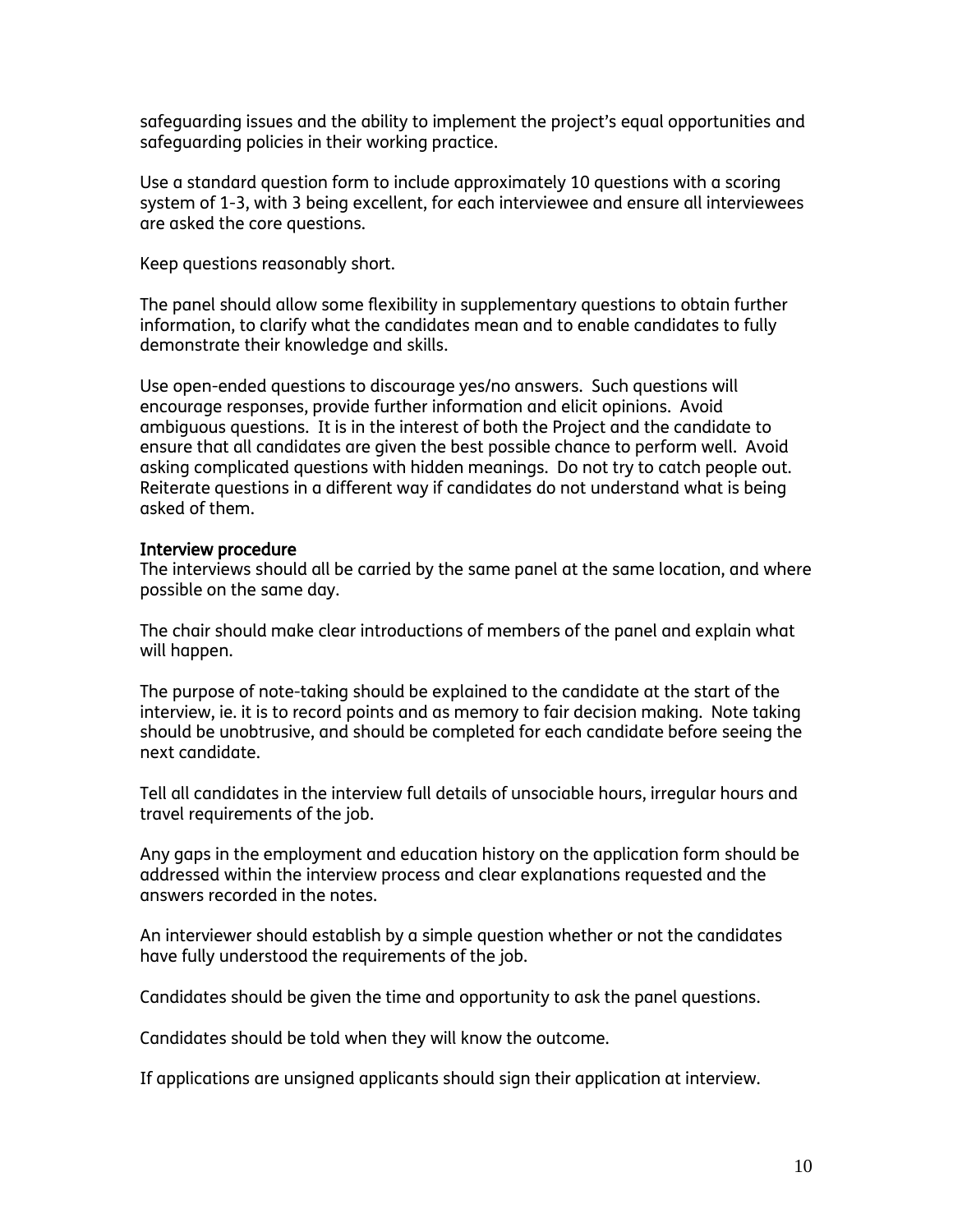#### Assessing candidates

Candidates must be judged solely on the evidence (both from the application form and the interview and interview task) before the panel of the candidate's ability to do the job in question and not on hearsay or external knowledge. In reaching a judgement the panel should not be swayed by surface personality, but consider all aspects of how candidates measure up against the person specification for the role and how they complement and contribute to the staff team.

If the panel are unable to make a decision, they may talk the issues through with the Director or a representative of the Executive Committee.

Interview notes should be kept in case of follow-up by unsuccessful candidates for a period of 6 months. The reasons for selection and non-selection of all candidates must be recorded. These notes will be kept in the Director's office together with all the application forms. The chair of the panel is responsible for collating these notes and forms.

Feedback should be provided to unsuccessful candidates if requested. This should be done by the manager/chair of the interview panel in writing or on the telephone. Care needs to be taken over the way information is given out. Make sure you inform the candidate of the parts of the person specification they were weak on.

#### Second interviews

In some cases candidates will be invited for a second interview in order to explore further how they meet the requirements of the posts. Interview panels for first and second interviews do not have to consist of exactly the same people, although at least one person should be present at both.

#### Interviews by service users

For certain posts candidates may be asked to participate in an additional interview conducted by a group or panel of service users (eg. MPower). This may be a formalstyle interview or it may be informal (for example the candidates participating in a session to meet and interact with service users). Careful consideration must be given to the purpose and format of these interviews. They should be used to test how candidates meet particular parts of the Person Specification.

Candidates must be clearly informed as to the structure and importance of this part of their assessment and who is making the assessment (ie. service users themselves or an observer if they are participating in a session). The decision to hold this type of interview must be discussed with the Director, or the Executive Committee.

#### 11. Special requirements

This section of the guidance deals with candidates' special requirements, both at the point of application and at the interview.

We will try to facilitate any reasonable special requirements of applicants. Examples of the kinds of special requirements we can meet are: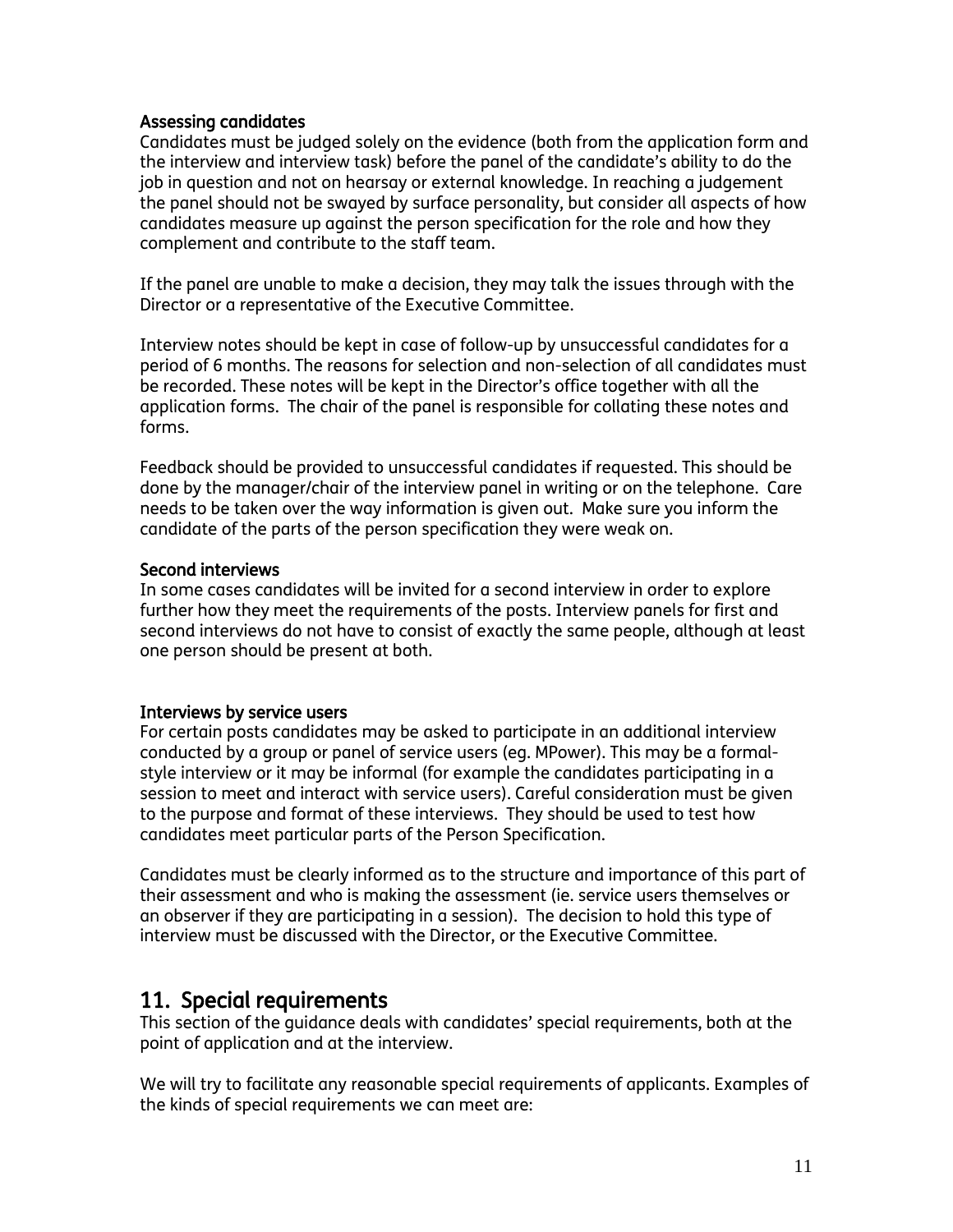#### Enlarged print

If the application form is needed in enlarged print, this can be done on the word processor and photocopier.

#### Audio

We can provide both the application form and background information on audio format if required. However, if the production of written information is essential to the job, then the applicant needs to demonstrate how they will deal with this aspect of the work.

#### Sign language interpreting

For applicants with a hearing impairment who use sign language, provision of a sign language interpreter is important to enable the candidate and the panel to gain the maximum from the interview. If the interpreter is unknown to the candidate, time should be allowed after introductions for the candidate/interpreter to get to know each other, recognise accent/dialect signs.

The provision of an interpreter allows the candidate to fully express him/herself, without solely relying on the signing skills of the interview panel.

Seating arrangements should be such that the candidate can maintain good eye contact with the interpreter and the panel. The rooms must have good light.

#### Assistance in writing the application form

The completion of the application form is aimed at testing applicants' written communication skills. However for roles where literacy skills are not a requirement for the job, assistance with completing the application form should be offered to candidates who request it.

#### Special requirements for skill tests

If any skill tests are required, it is important to find out whether the candidate has any special requirements or needs to enable him/her to perform these tests to the best of their ability.

## 12. Job offers

The interview should form the basis of a *provisional* offer of appointment, subject to references, confirmation of right to work in the UK check and satisfactory DBS check. At the point when a decision has been made by the panel to make a provisional job offer to the successful candidate(s) the Director must be notified. All job offers and appointments must be reported to the Executive Committee at the next meeting. Provisional offers of appointment can be made on the telephone. The chair of the panel must then confirm this by letter signed by the Director, stating that the person was the successful candidate and that once satisfactory DBS check and references have been received, an offer of appointment will be made. At this point the recruitment analysis form should be completed and saved in admin/personnel recruitment/ recruitment analysis.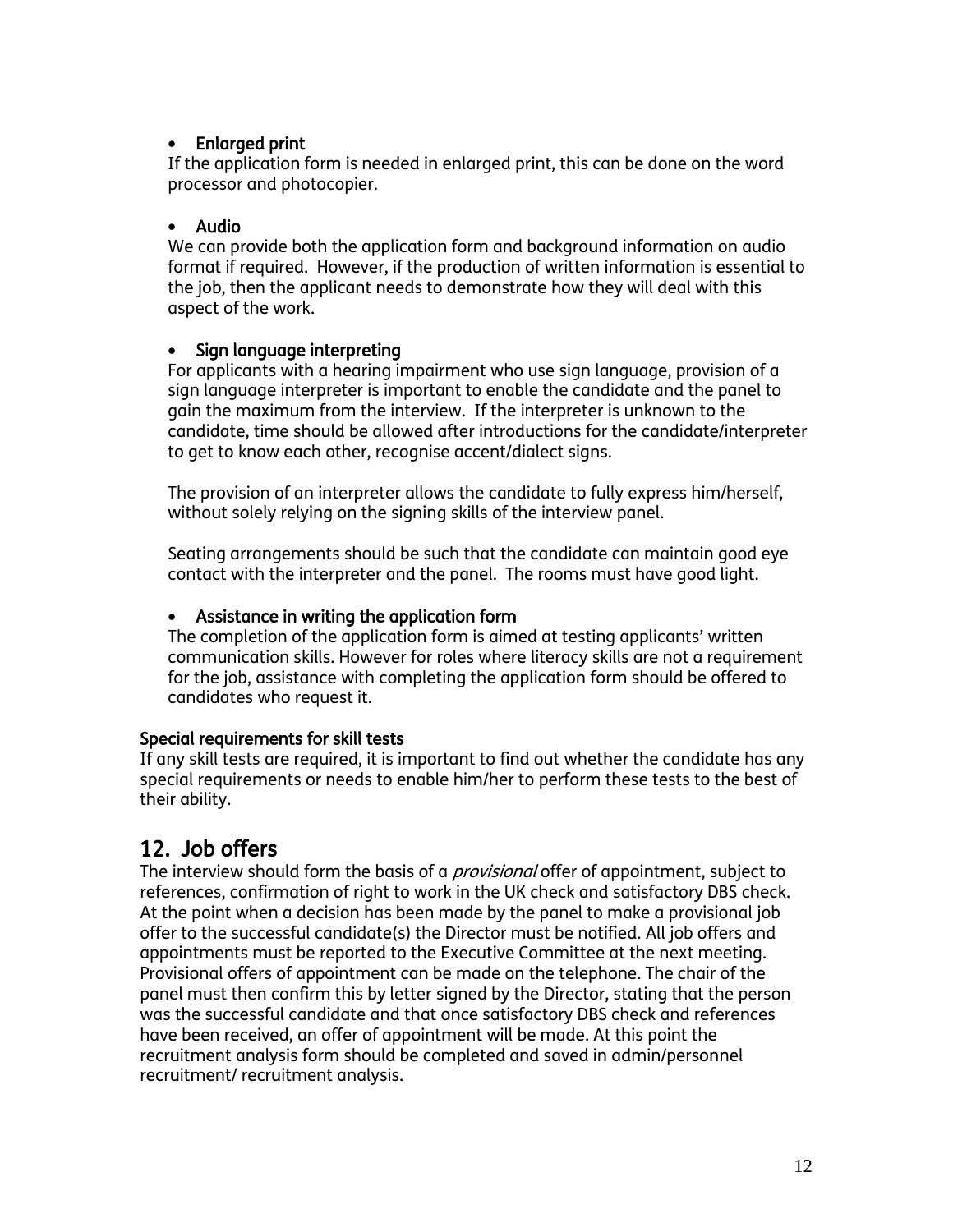## 13 Disclosure and Barring Service (DBS) checks

Enhanced DBS checks will be carried out on all staff and volunteers who will have unsupervised access to children or vulnerable adults or access to personal data on children and vulnerable adults. Previous convictions will not necessarily prevent a candidate from being offered a job, and DBS and Ofsted guidance will be followed in assessing a person's suitability.

Where recruitment needs to be completed quickly, in order to save time, all candidates who are invited for interview may be sent a DBS application form and asked to complete it and bring it with them to the interview together with the required original ID documentation.

For roles that do *not* involve working directly with or unsupervised contact with children or vulnerable adults, it may be permitted for new recruits to start work prior to the DBS check being received back. This must be authorised by the Chair of the Executive Committee.

Placements are also permitted to work at Markfield without the requirement for us to carry out a DBS check on condition that the person on placement is never permitted to work unsupervised.

#### Guidance on assessing candidates with previous convictions

The application form asks candidates to declare whether they have any previous or pending police cautions or convictions whether 'spent' or 'unspent'. Failure by candidates to declare previous convictions/cautions at the time of recruitment will be grounds for non-appointment (or for dismissal if the person has been employed and the conviction/caution subsequently comes to light).

Declared previous convictions will not necessarily prevent a candidate from being offered a job. DBS and Ofsted guidelines will be followed when assessing a person's suitability (see Appendix for full guidance to be followed in these circumstances).

If they have a previous conviction, applicants will be asked to submit details of this in a sealed envelope with their application, which will only be opened and considered after shortlisting.

## 14. Right to work in the UK declaration

In accordance with the Asylum and Immigration Act 1996 (as amended at 1 May 2004) all prospective employees must declare that they have the right to legally work in the UK and must provide documentation proving that right before they start work. A full list of satisfactory evidence is saved in G:\admin\Policy, Procedures, Reporting\Policies, procedures and guidelines\Personnel policies.

All prospective employees must be asked to provide this evidence regardless of physical appearance or accent.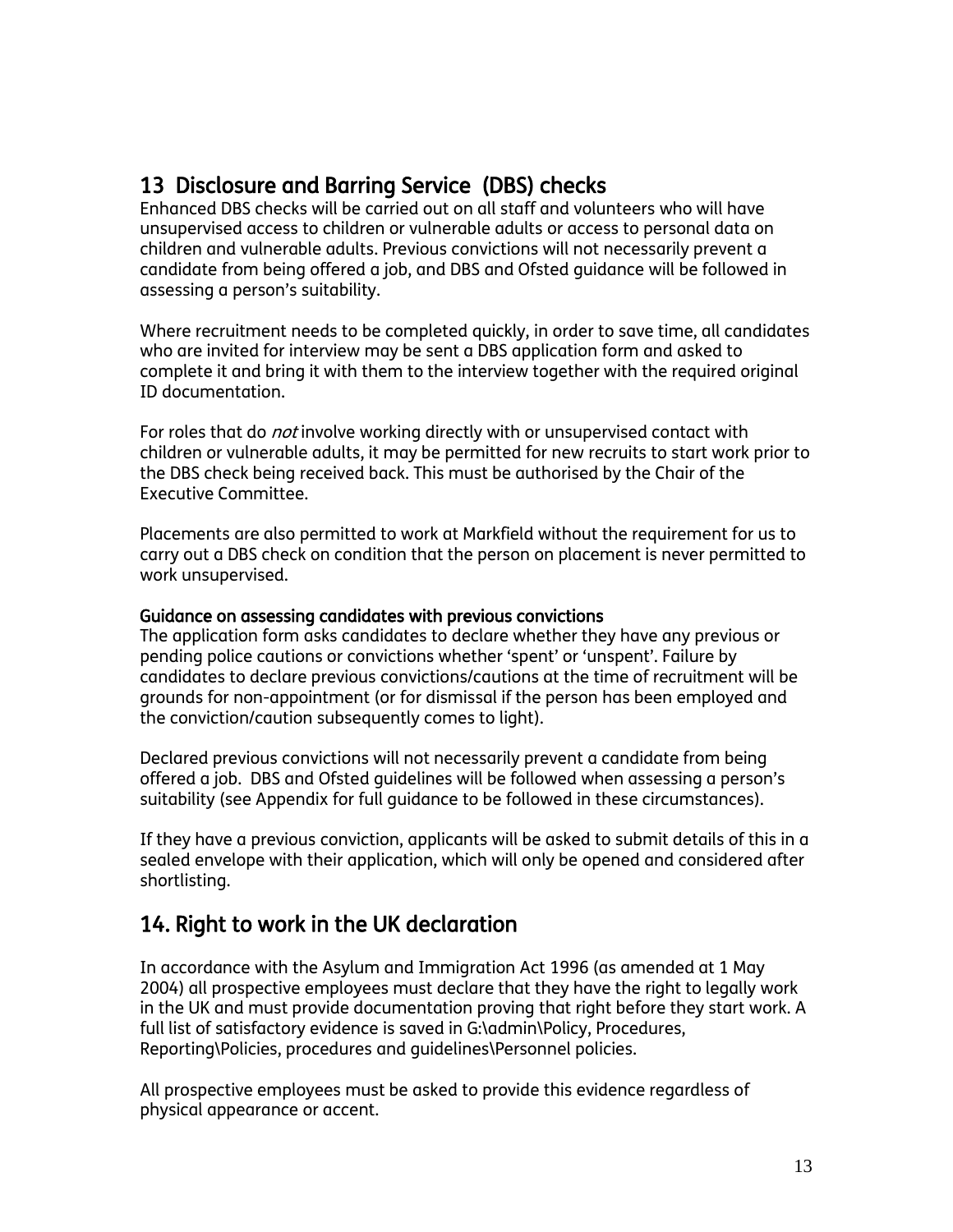## 15. Re-advertising posts

The option to re-advertise a post should be considered in the following circumstances:

- None of the applicants meets the essential criteria
- The response is very poor
- Only one person agrees to attend the interview.
- Only one person is shortlisted
- If the response from disadvantaged groups is very poor once an analysis of the monitoring forms has been carried out.

Before re-advertising it may be useful to call a candidate or candidates back to a second interview. This gives you the opportunity to test them further on the essential criteria, either generally or on specific parts that they fell down on.

Candidates should only be considered on the basis of their application for a particular post, ie. applications for a previously advertised post should not normally be used as a basis for selection (except for casual worker posts – see section 18 below).

However, previous candidates can be encouraged to apply for new vacancies, but they must go through the same recruitment process as all other applicants. Copies of old applications are kept for 6 months, and the previous form can be used. Information about vacancies may be sent to suitable previous applicants.

## 16. Personnel files

As soon as a candidate has confirmed their acceptance of a job offer, the chair of the interview panel must inform the Operations Manager (OM).

The Operations Manager must ensure that the DBS application is sent off as soon as possible, and when this is received back giving it to the Director, who informs the Administrator to record it in the personnel file and on the DBS spreadsheet.

The chair of the interview panel is responsible for setting up the personnel file, completing the front sheet (except for telephone confirmation of references - see below) and filing copies of any qualification certificates. The chair of the interview panel is responsible for sending out the requests for references, carrying out telephone confirmation of references, and for completing this part of the front sheet in the personnel file.

The file must be signed off by the Director before the person starts work.

All appointments must be reported to the Executive Committee for formal approval at the next scheduled meeting following the person's appointment.

## 17. Keeping recruitment records

The chair of the interview panel is responsible for collecting the interview notes from all members of the interview panel and putting these in a file, together with the applications of the unsuccessful candidates. This file is stored in the Director's office. The application form of the successful candidate is stored on their personnel file.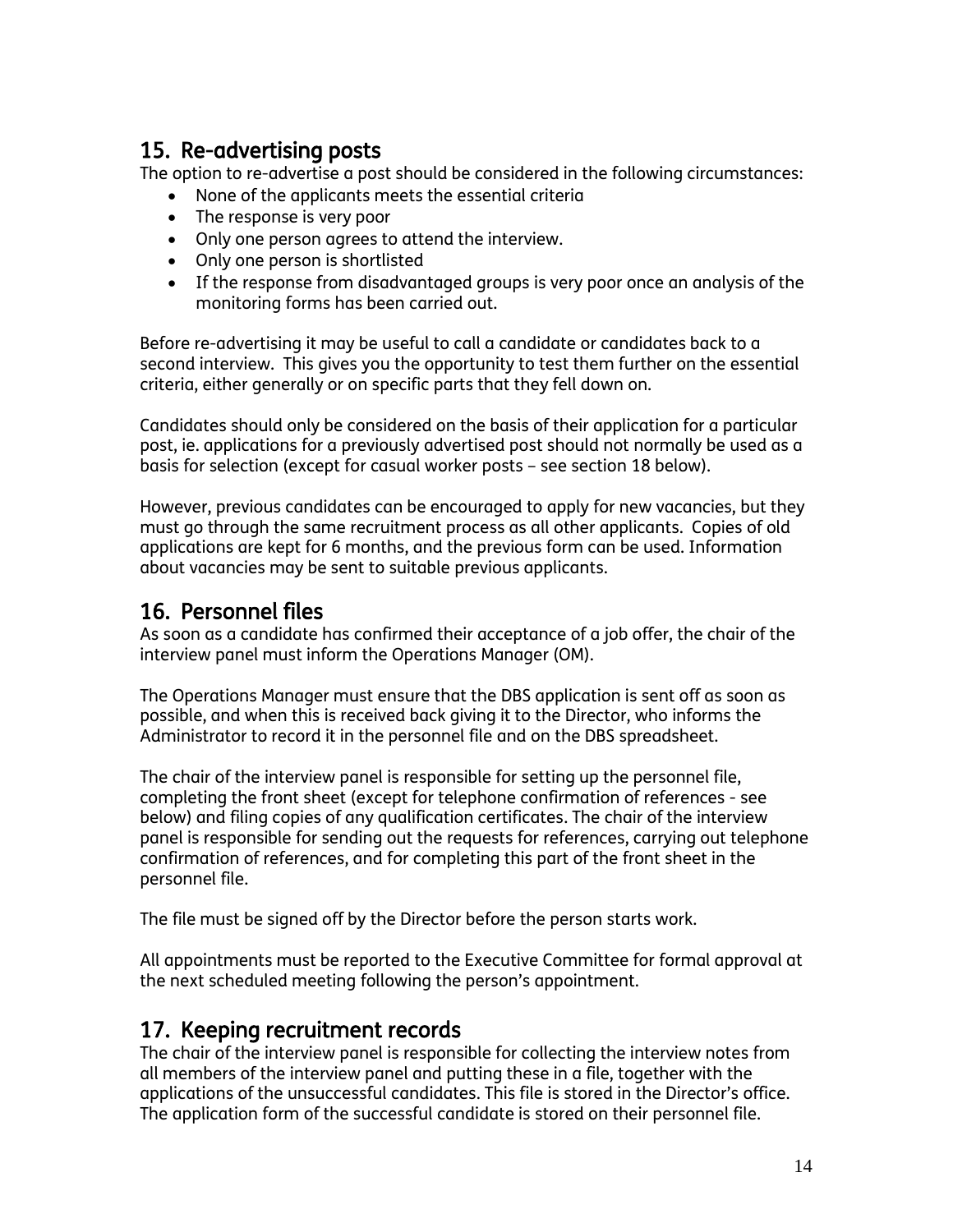Recruitment records must be stored for a period of 6 months following the interviews.

## 18. Recruitment of casual workers

Markfield maintains a bank of casual Play/Youth Workers and Support Workers who are used to work on sessions. The above guidance should be followed in respect of the advertising, shortlisting and selection of casual staff.

Shortlisting and interview rounds for the casual staff pool are carried out up to 3 times a year, following the procedures set out in this policy. These jobs are advertised in the local Job Centre and LB Haringey jobs bulletin.

When managers/session leaders select staff from the casual worker pool to work on sessions they should consider first and foremost the skills that individual sessional workers have to meet the particular needs of the group of service users they will be working with. They should also bear in mind equal opportunities principles and should aim to achieve a balanced staff group that reflects the diversity of the community.

## 19. Use of agency staff

It is sometimes necessary to employ agency staff to work on sessions when there are not enough directly employed part-time and casual workers available. Markfield *only* uses employment agencies which take up references and carry out their own DBS checks on staff (ie. rather than relying on the previous employer's DBS check). When managers initially contact the agency they should tell them that Markfield will *onl*y use workers who the agency has DBS checked and obtained satisfactory references for.

The agency must send us the following information *before* the worker starts work:

- the DBS check number and the date it was done and confirmation that the check was satisfactory.
- a copy of two references. (NB. They must be full references, rather than just a letter saying the person attended a particular college course.)

#### Agency fees

When negotiating with a recruitment agency the rate we will pay for the agency worker, managers should make sure they are quoted the total cost to Markfield including the agency fee and VAT. As far as possible, subject to available budget, agency staff working on our sessions should receive the same rate as the directly employed staff they are working alongside.

#### Personnel files for agency staff

For agency workers that we use for the first time, the service manager must make up a personnel file ('slip' file) for them which contains the following documents:

- a completed personnel file cover sheet
- the copy of the fax/email from the agency stating the DBS number
- copies of the two references sent by the agency
- confirmation of the rate to be charged and the terms and conditions of the agency.